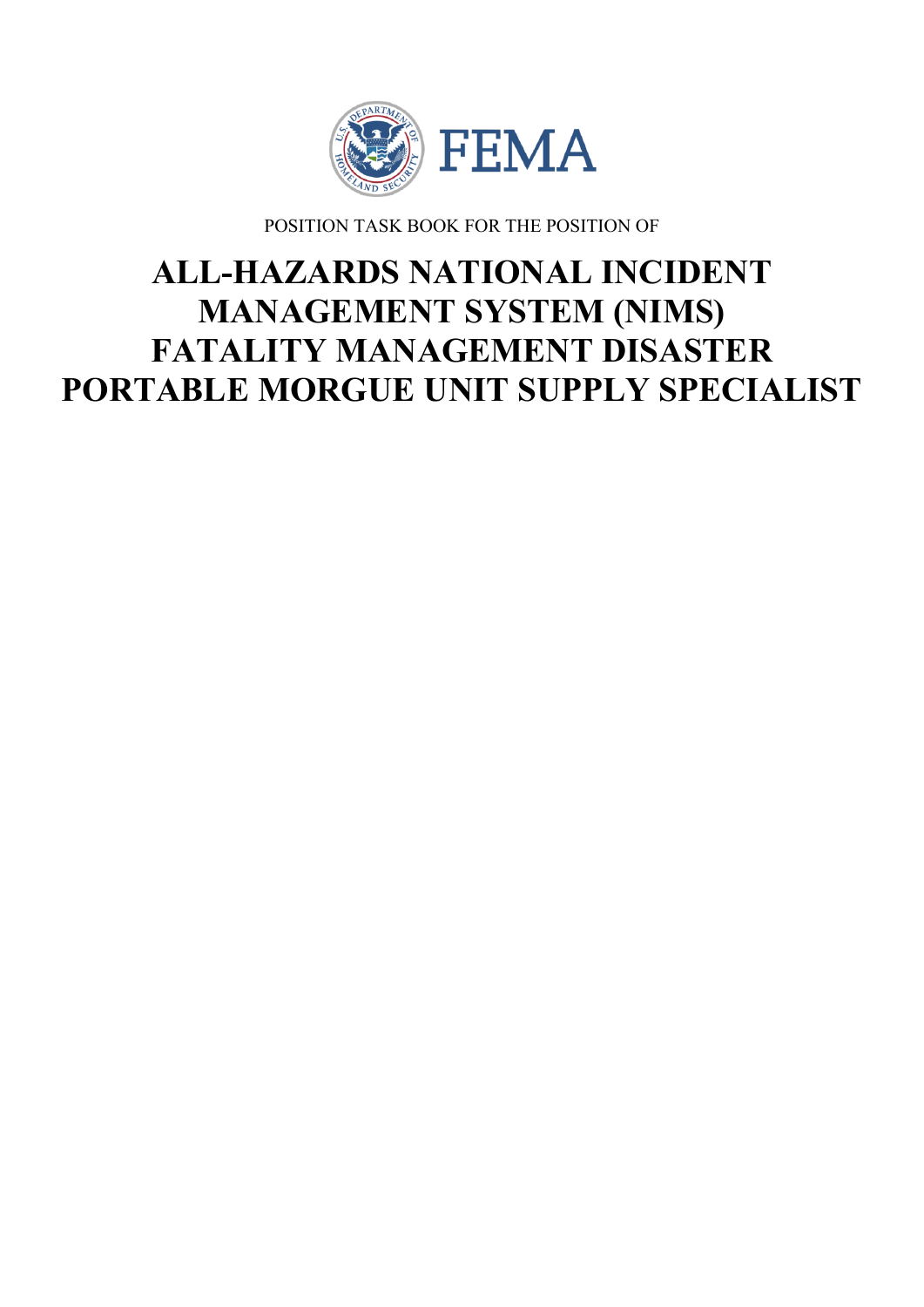# **FATALITY MANAGEMENT DISASTER PORTABLE MORGUE UNIT SUPPLY SPECIALIST**

## *1. Competency:* **Communicate effectively**

*Description:* Use suitable communication techniques to share relevant information with appropriate personnel on a timely basis to accomplish objectives in a potentially rapidly changing environment.

#### *1a. Behavior:* **Ensure the exchange of relevant information during briefings and debriefings**

| TASK.                                                                                                                                                                                                                                                                                                                            | <b>CODE</b> | <b>EVALUATION</b><br><b>RECORD#</b> | <b>EVALUATOR</b><br><b>INITIALS AND</b><br><b>DATE</b> |
|----------------------------------------------------------------------------------------------------------------------------------------------------------------------------------------------------------------------------------------------------------------------------------------------------------------------------------|-------------|-------------------------------------|--------------------------------------------------------|
| 1. Communicate supply and storing needs to the Fatality<br>Management Disaster Portable Morgue Unit (FM DPMU)<br>Team Leader and FM Morgue Forensic Team Leader:<br>• Storage of bodies, evidence, toxicology specimens, and<br>histology specimens<br>• Mass casualty tent space<br>• Extra Personal Protective Equipment (PPE) | E, F, I     |                                     |                                                        |

### *1b. Behavior:* **Ensure documentation is complete and disposition is appropriate**

| <b>TASK</b>                                                                                                                                                                                                                                                                                                                                                                                                                                  | <b>CODE</b> | <b>EVALUATION</b><br><b>RECORD#</b> | <b>EVALUATOR</b><br><b>INITIALS AND</b><br><b>DATE</b> |
|----------------------------------------------------------------------------------------------------------------------------------------------------------------------------------------------------------------------------------------------------------------------------------------------------------------------------------------------------------------------------------------------------------------------------------------------|-------------|-------------------------------------|--------------------------------------------------------|
| 2. Ensure proper documentation of incident-specific equipment<br>for:<br>• Body removal<br>○ Stokes baskets<br>$\circ$ Rappelling gear<br>○ Body bags<br>$\circ$ PPE<br>• Body examination and autopsy                                                                                                                                                                                                                                       | E, F, I     |                                     |                                                        |
| $\circ$ Tables<br>• Photography equipment and supplies<br>○ Biohazard pods for infectious remains<br>$\circ$ X-ray/computerized tomography (CT)<br>o Other incident-specific autopsy equipment<br>· Hazardous materials (hazmat) PPE<br>o Powered air-purifying respirator (PAPR)<br>○ Self-contained breathing apparatus (SCBA)<br>o Hazmat suits, mandated for hazmat incidents by<br>Occupational Safety and Health Administration (OSHA) |             |                                     |                                                        |
| 3. Ensure proper documentation of maintenance, service, and<br>storage of equipment and supplies.                                                                                                                                                                                                                                                                                                                                            | E, F, I     |                                     |                                                        |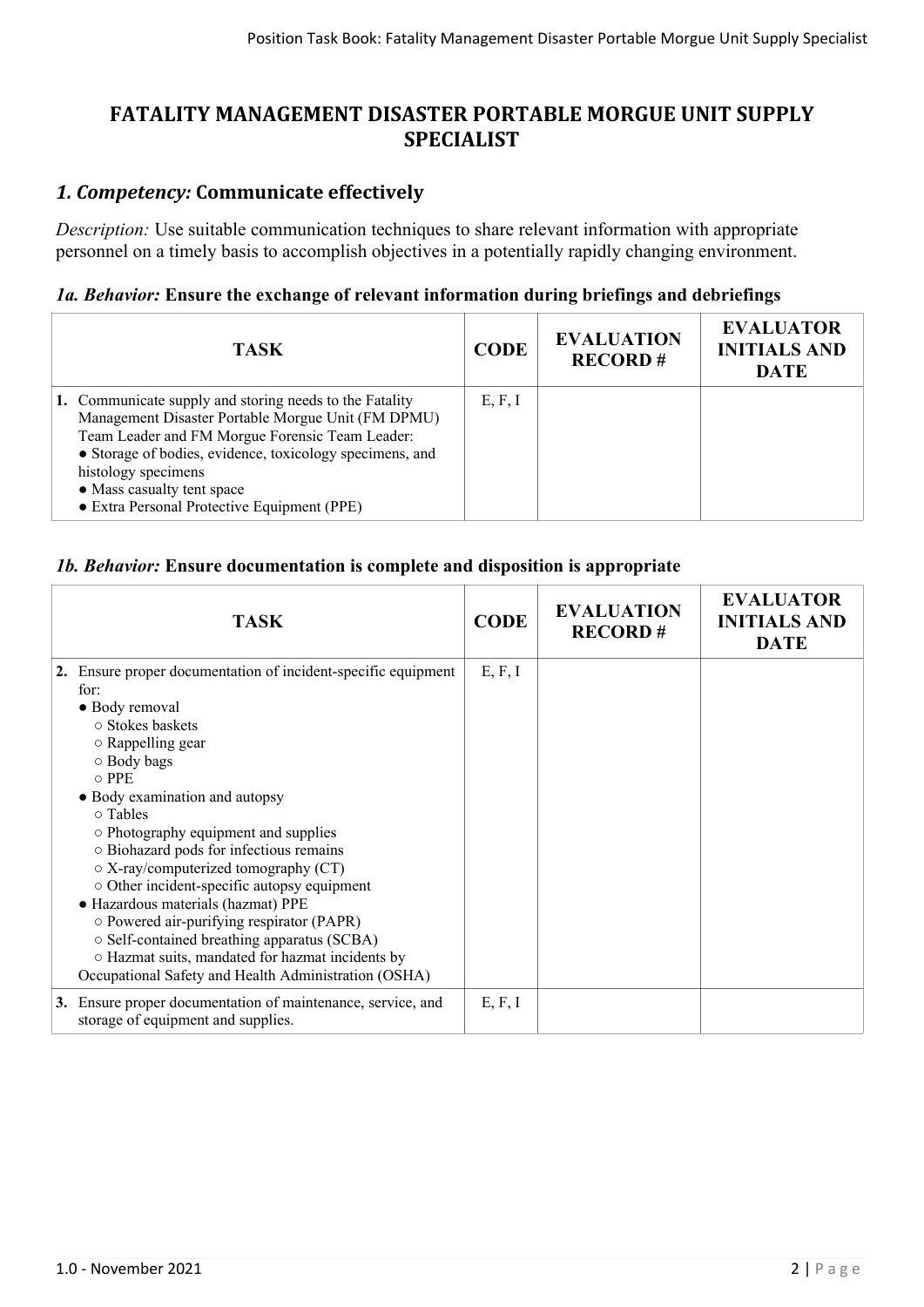## *2. Competency:* **Ensure completion of assigned actions to meet identified objectives**

*Description:* Identify, analyze, and apply relevant situational information and evaluate actions to complete assignments safely and meet identified objectives. Complete actions within established time frame.

#### *2a. Behavior:* **Execute assigned tasks, assess progress, and make necessary adjustments**

| <b>TASK</b>                                                                                                                                                                                                                                                                                  | <b>CODE</b> | <b>EVALUATION</b><br><b>RECORD#</b> | <b>EVALUATOR</b><br><b>INITIALS AND</b><br><b>DATE</b> |
|----------------------------------------------------------------------------------------------------------------------------------------------------------------------------------------------------------------------------------------------------------------------------------------------|-------------|-------------------------------------|--------------------------------------------------------|
| 4. Ensure adequate supplies for the operational period.                                                                                                                                                                                                                                      | E, F, I     |                                     |                                                        |
| 5. Ensure proper maintenance, servicing, and storing of<br>equipment and supplies:<br>• Monitor fluid levels on refrigeration storage trucks<br>• Monitor temperature of refrigeration units/trucks<br>• Inform FM DPMU Leader of any malfunctions requiring<br>new refrigeration or repairs | E, F, I     |                                     |                                                        |

#### *2b. Behavior:* **Follow demobilization procedures**

| <b>TASK</b>                                                                                                                                      | <b>CODE</b> | <b>EVALUATION</b><br><b>RECORD#</b> | <b>EVALUATOR</b><br><b>INITIALS AND</b><br><b>DATE</b> |
|--------------------------------------------------------------------------------------------------------------------------------------------------|-------------|-------------------------------------|--------------------------------------------------------|
| <b>6.</b> Provide a complete list of consumed and in-stock<br>supplies/equipment for Authority Having Jurisdiction (AHJ)<br>and state budgeting. | E, F, I     |                                     |                                                        |